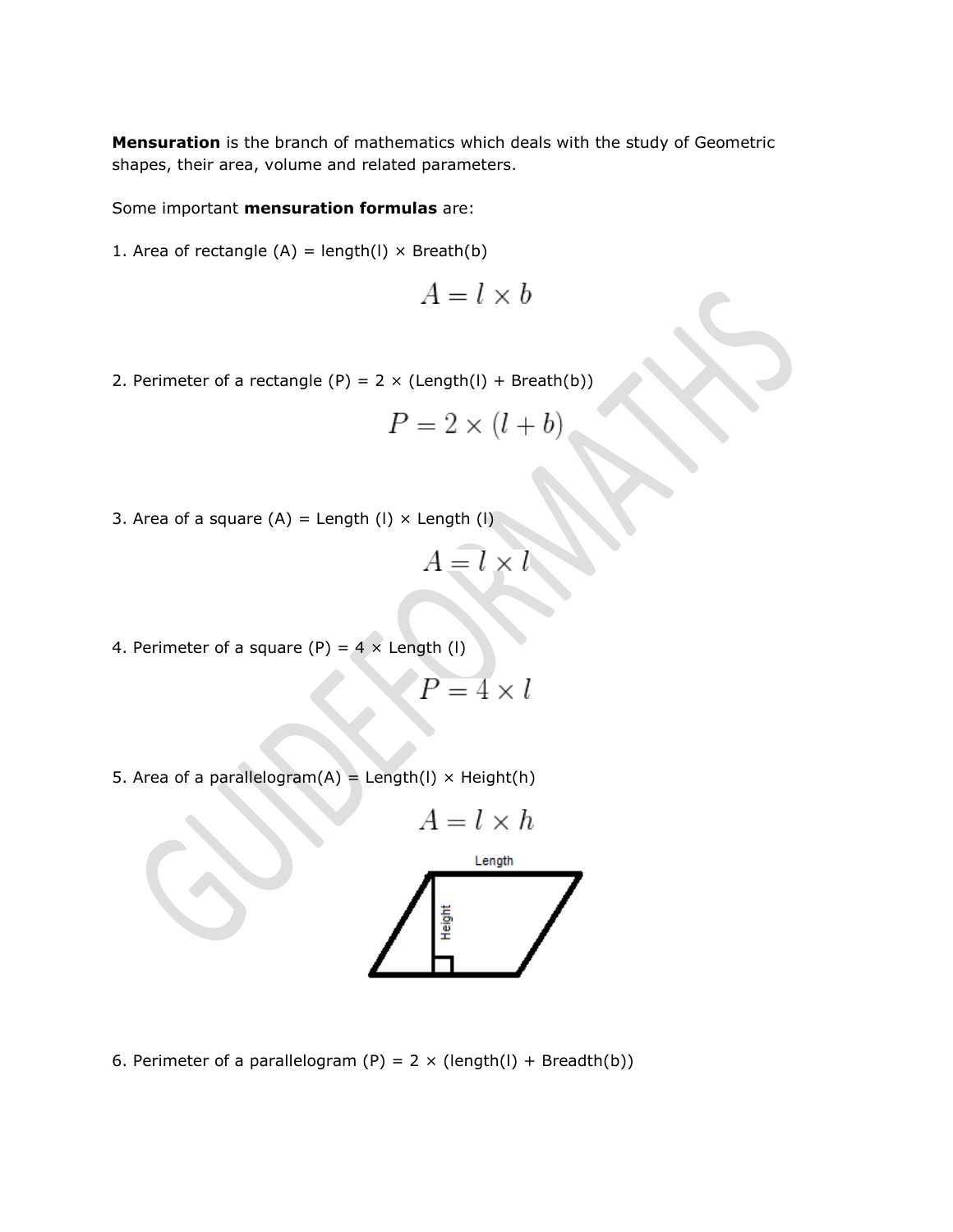$$
P = 2 \times (l + b)
$$

7. Area of a triangle  $(A) = (Base(b) \times Height(b)) / 2$ 



And for a triangle with sides measuring "a", "b" and "c", Perimeter =  $a+b+c$ 

and s = semi perimeter = perimeter /  $2 = (a+b+c)/2$ 

 $\sqrt{s(s-a)(s-b)(s-c)}$ And also: Area of triangle =  $A = \sqrt{a^2 - b^2}$ 

This formulas is also knows as "Heron's formula".

8. Area of triangle $(A)$  =

Where A, B and C are the vertex and angle A, B, C are respective angles of triangles and a , b , c are the respective opposite sides of the angles as shown in figure below: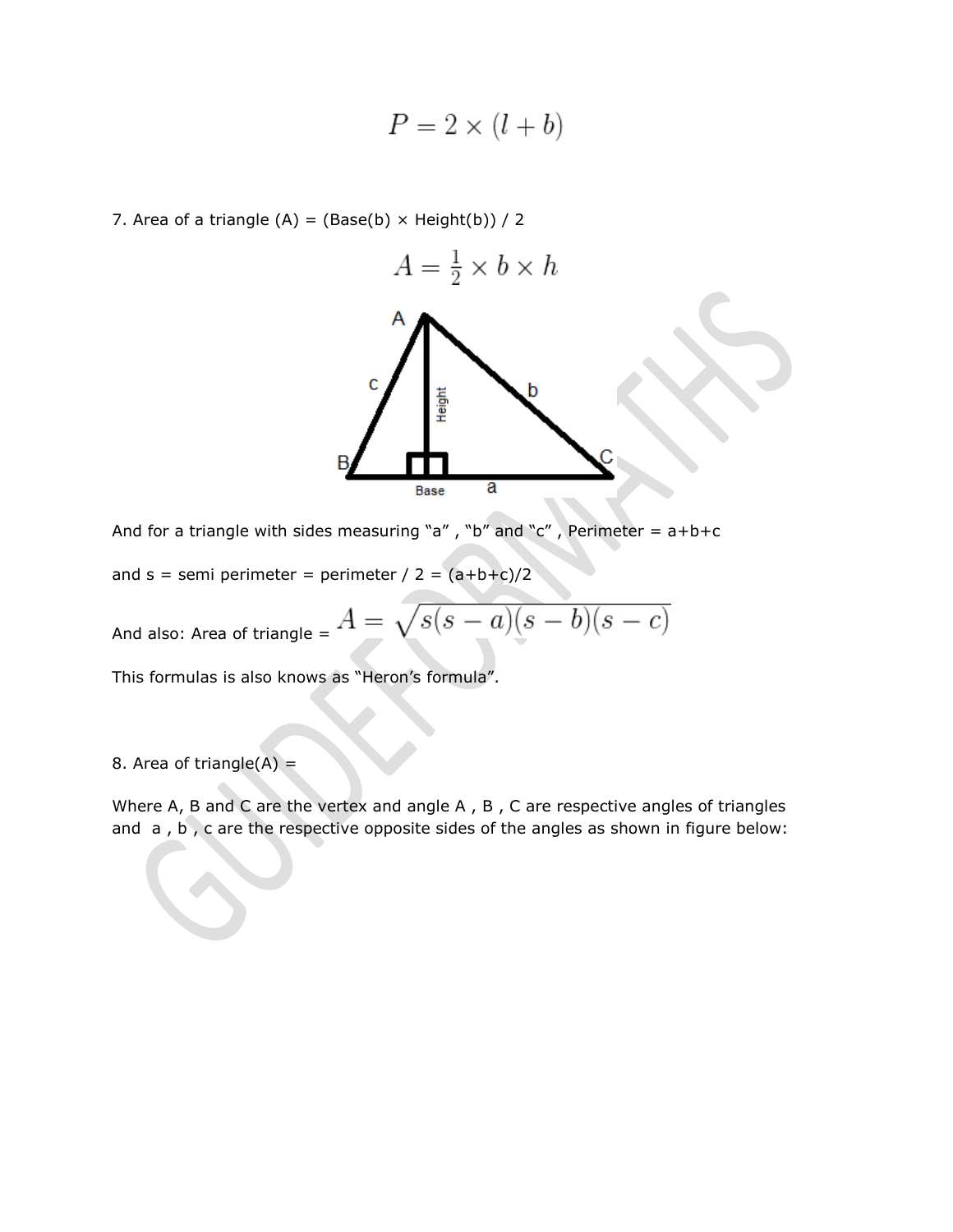

area of triangle - mensuration

9. Area of isosceles triangle = 
$$
\frac{b}{4}\sqrt{4a^2 - b^2}
$$

Where  $a =$  length of two equal side,  $b =$  length of base of isosceles triangle.

10. Area of trapezium (A) =  $\frac{1}{2}(a + b) \times h$ 

Where "a" and "b" are the length of parallel sides and "h" is the perpendicular distance between "a" and "b".



11. Perimeter of a trapezium  $(P)$  = sum of all sides

12. Area of rhombus  $(A)$  = Product of diagonals / 2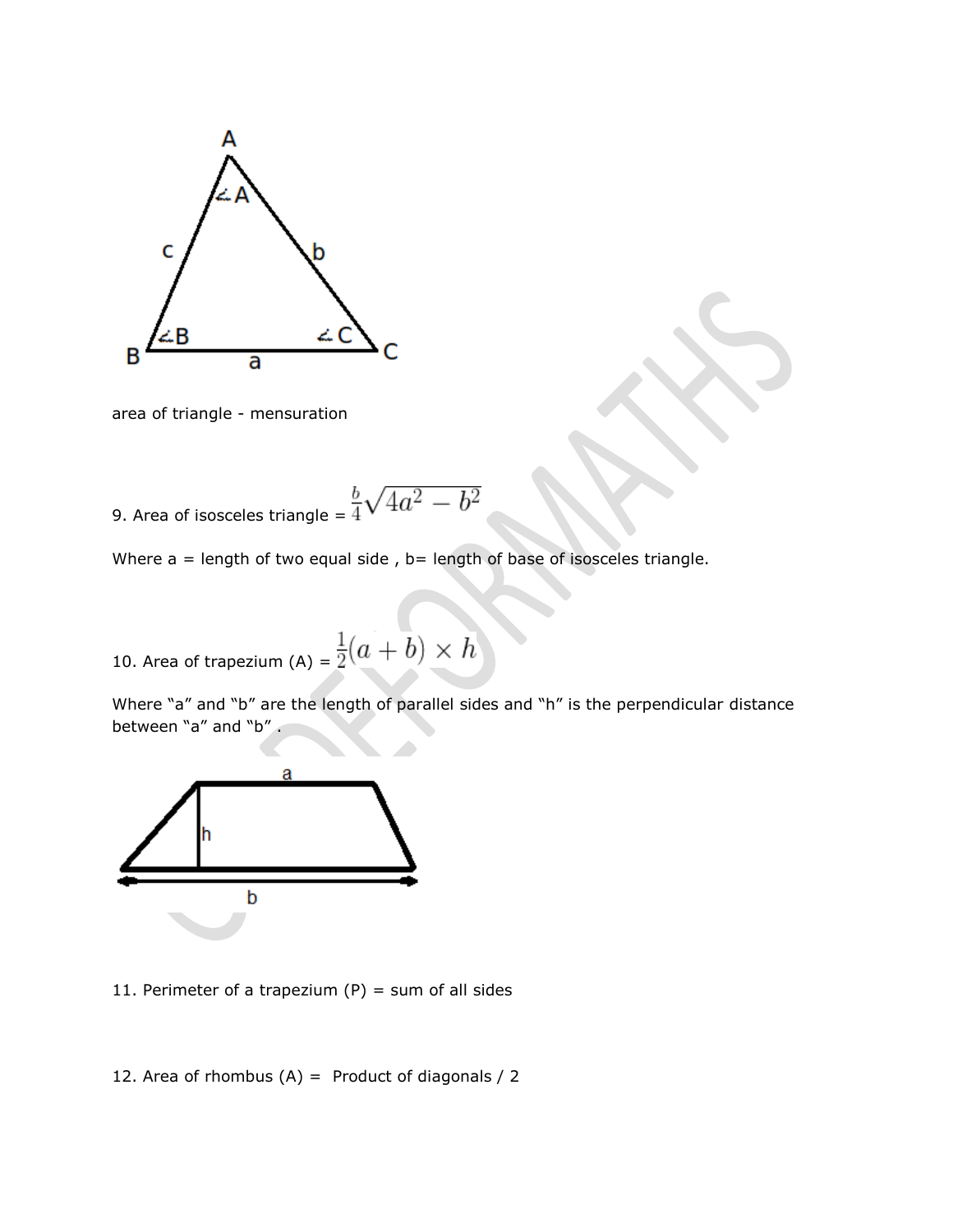13. Perimeter of a rhombus (P) =  $4 \times 1$ 

where  $I =$  length of a side

14. Area of quadrilateral (A) =  $1/2 \times$  Diagonal  $\times$  (Sum of offsets)



15. Area of a Kite (A) =  $1/2 \times$  product of it's diagonals

16. Perimeter of a Kite (A) =  $2 \times$  Sum on non-adjacent sides

17. Area of a Circle (A) = 
$$
\pi r^2 = \frac{\pi d^2}{4}
$$

Where  $r =$  radius of the circle and  $d =$  diameter of the circle.

18. Circumference of a Circle =  $2\pi r = \pi d$ 

r= radius of circle

d= diameter of circle

19. Total surface area of cuboid =  $2(lb + bh + lh)$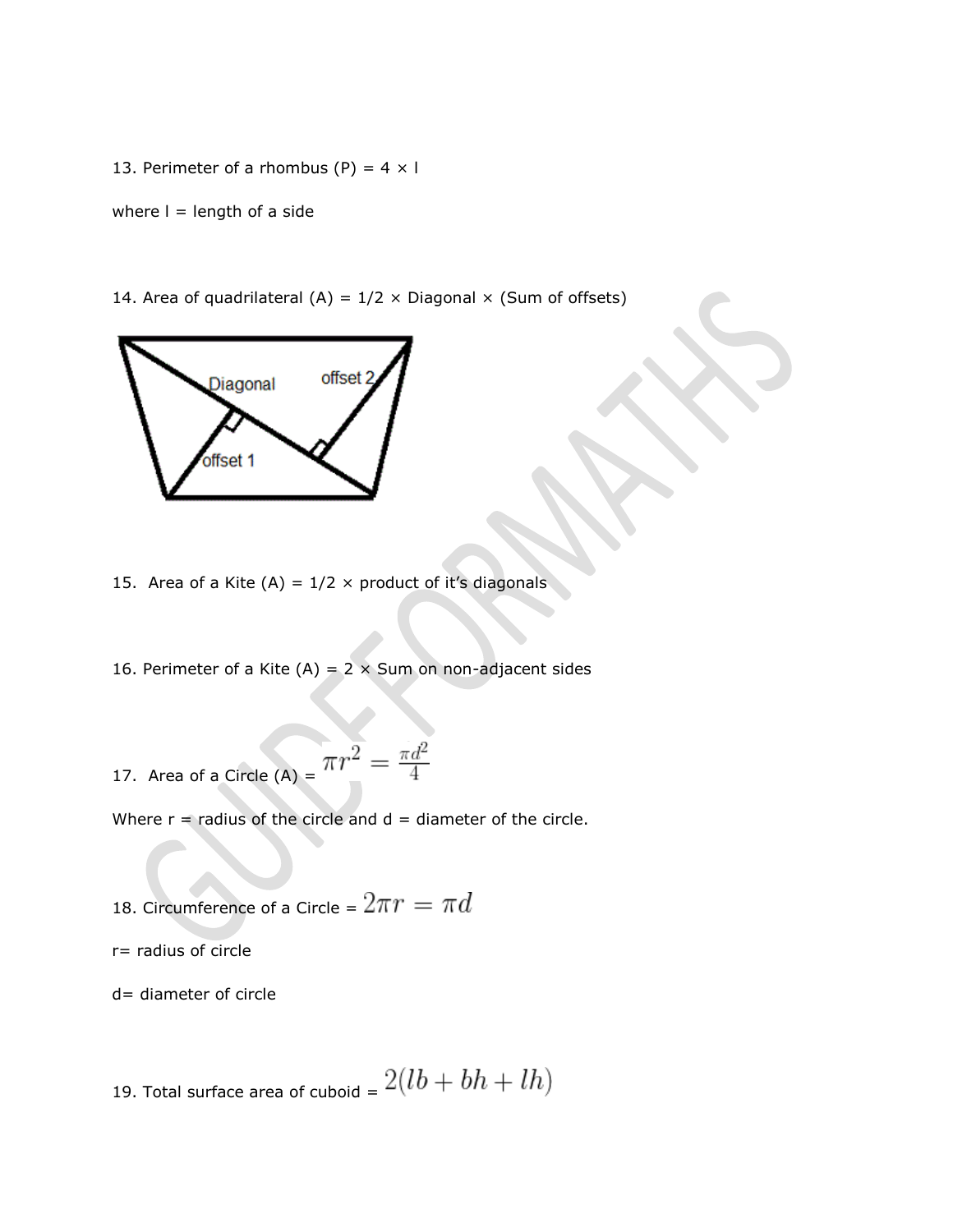where  $l =$  length, b=breadth, h=height

20. Total surface area of cuboid =  $6l^2$ 

where  $I =$  length

21. length of diagonal of cuboid = 
$$
\sqrt{l^2 + b^2 + h^2}
$$

22. length of diagonal of cube =  $\sqrt{3l}$ 

- 23. Volume of cuboid  $=$   $1 \times b \times h$
- 24. Volume of cube =  $|x| \times$  |
- 25. Area of base of a cone =  $\pi r$

26. Curved surface area of a cone = C =  $\pi \times r \times l$ 

Where  $r =$  radius of base ,  $l =$  slanting height of cone

27. Total surface area of a cone =  $\pi r(r + l)$ 

28. Volume of right circular cone =  $\frac{1}{3}\pi r^2 h$ 

Where  $r =$  radius of base of cone, h= height of the cone (perpendicular to base)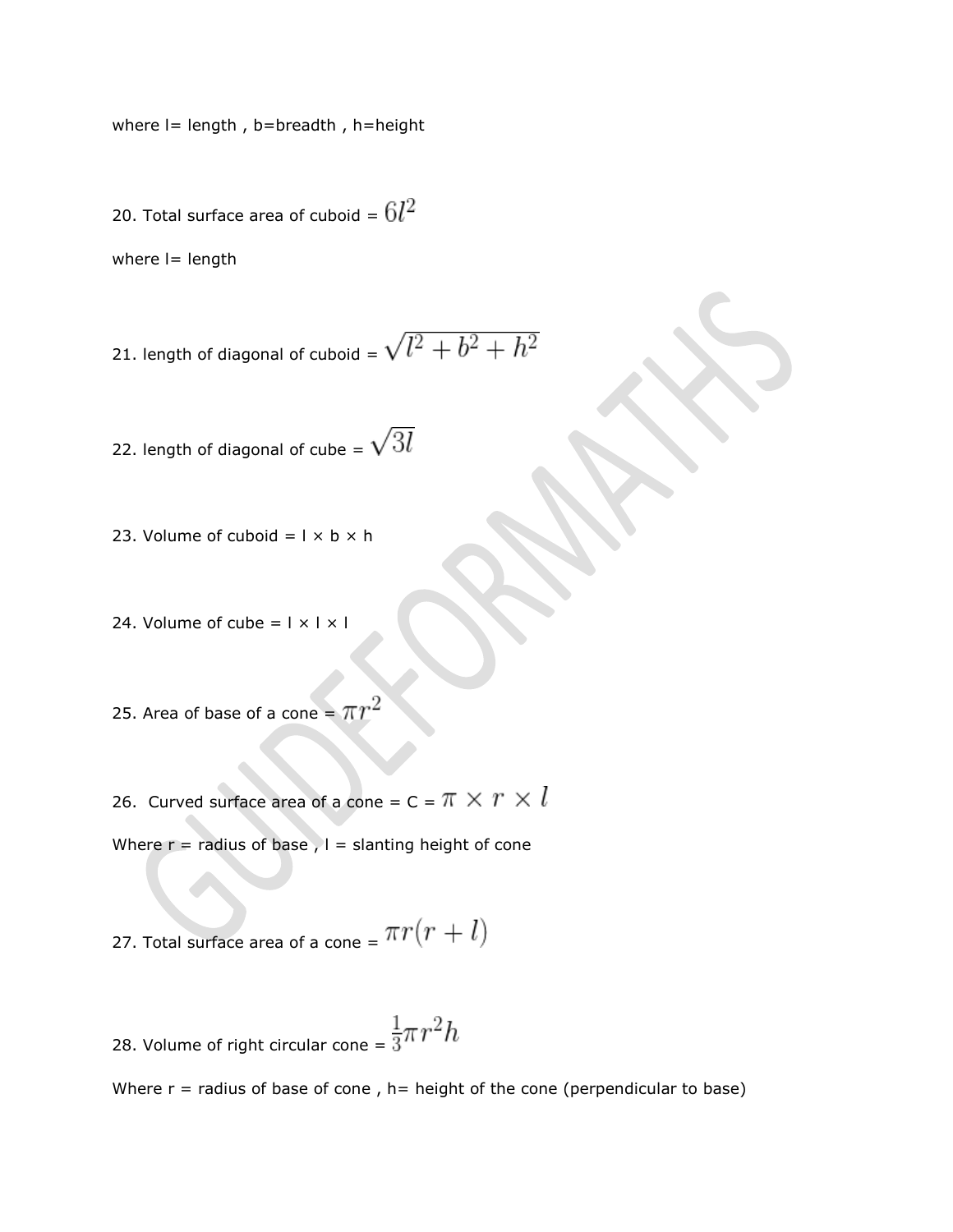29. Surface area of triangular prism =  $(P \times height) + (2 \times area)$  of triangle)

Where  $p =$  perimeter of base

30. Surface area of polygonal prism = (Perimeter of base  $\times$  height) + (Area of polygonal base  $\times$  2)

31. Lateral surface area of prism = Perimeter of base  $\times$  height

32. Volume of Triangular prism = Area of the triangular base  $\times$  height

33. Curved surface area of a cylinder =  $2\pi rh$ 

Where  $r =$  radius of base,  $h =$  height of cylinder

 $2\pi r(r+h)$ 34. Total surface area of a cylinder =

35. Volume of a cylinder =  $\pi r^2 h$ 

36. Surface area of sphere =  $4\pi r^2 = \pi d^2$ 

where  $r=$  radius of sphere,  $d=$  diameter of sphere

37. Volume of a sphere = 
$$
\frac{4}{3}\pi r^3 = \frac{1}{6}\pi d^3
$$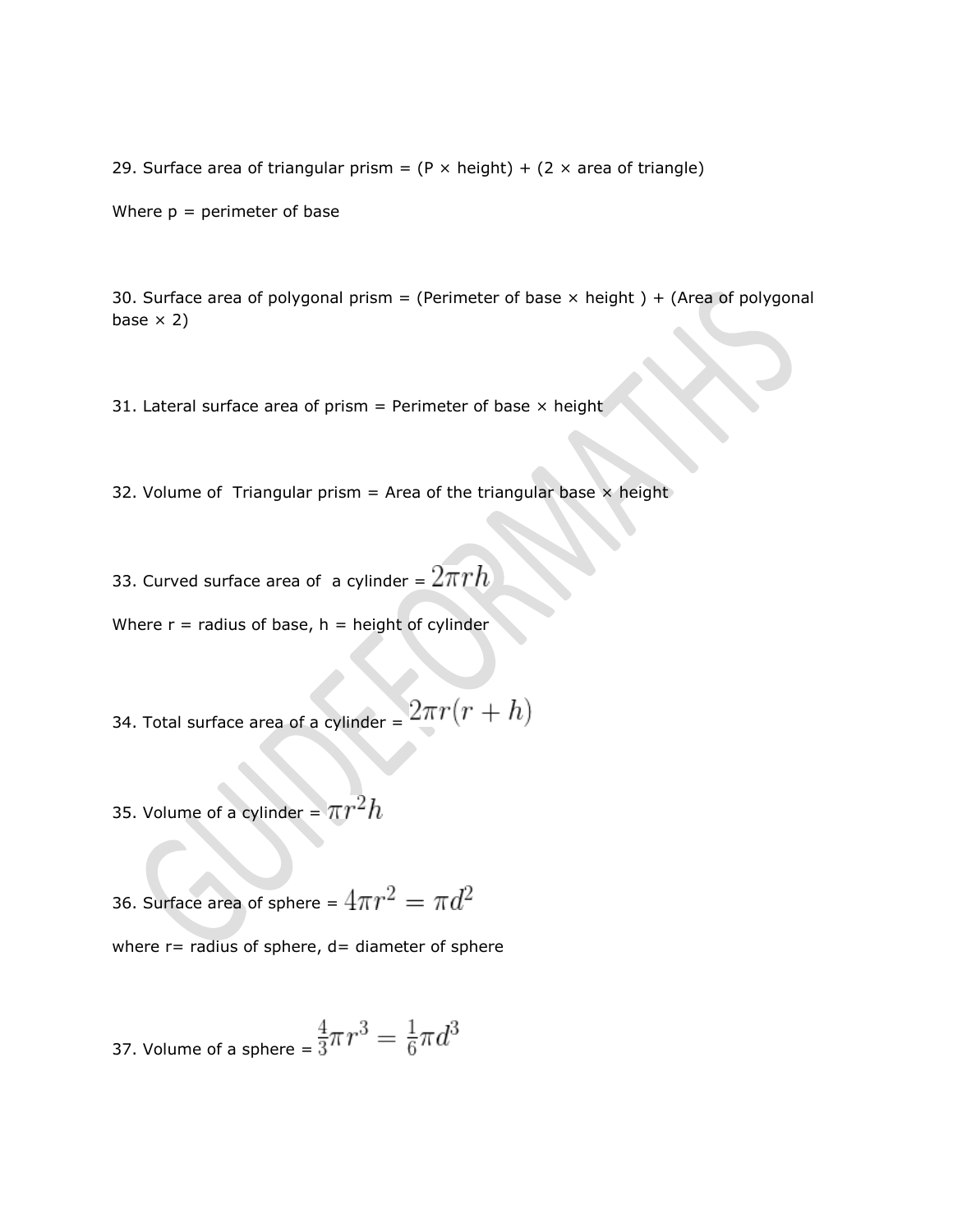38. Volume of hollow cylinder =  $\pi r h (R^2 - r^2)$ 

where,  $R =$  radius of cylinder,  $r =$  radius of hollow,  $h =$  height of cylinder

39. Right Square Pyramid:

If  $a =$  length of base, b= length of equal side; of the isosceles triangle forming the slanting face , as shown in figure:



net diagram of right square pyramid

39.a Surface area of a right square pyramid =  $a\sqrt{4b^2-a^2}$ 

39.b Volume of a right square pyramid =  $\frac{1}{2} \times base$   $area \times height$ 

40. Square Pyramid:

40.a. Johnson Pyramid: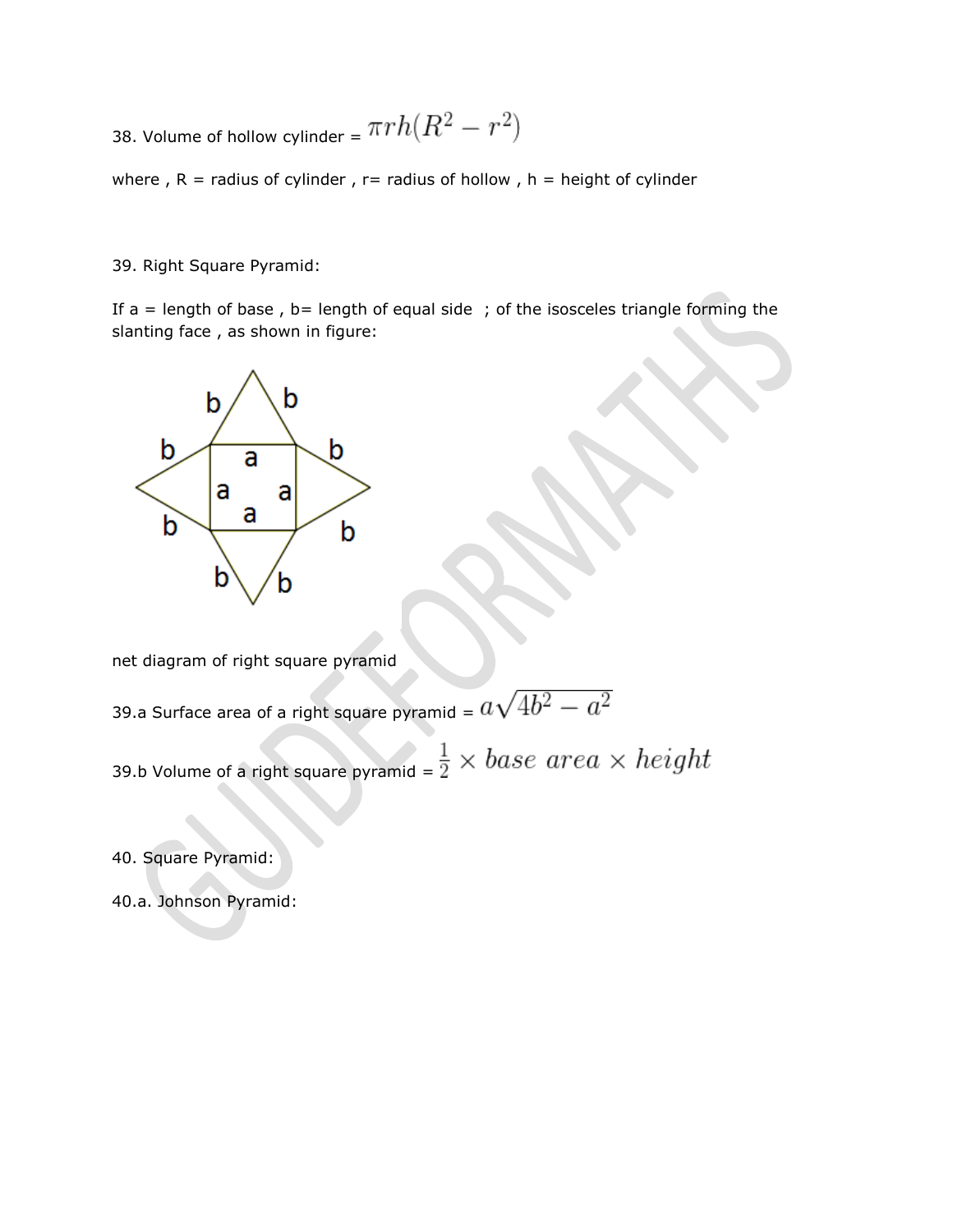

net diagram of johnson pyramid

Volume =  $(1 + \sqrt{3}) \times a^2$ Total Surface Area:  $\frac{\sqrt{2}}{6} \times a^3$ 

40.b. Normal Square pyramid:

If  $a =$  length of square base and  $h =$  height of the pyramid then: Volume =  $V = \frac{1}{3}a^2h$ Total Surface Area =  $a^2 + a\sqrt{a^2 + (2h)}$ 

 $3\sqrt{3}a^2$ 41. Area of a regular hexagon  $=$ 

42. area of equilateral triangle =  $\frac{\sqrt{3}}{4}a^2$ 

43. Curved surface area of a Frustums =  $\pi h(r_1+r_2)$ 

44. Total surface area of a Frustums = 
$$
\pi(r_1^2 + h(r_1 + r_2) + r_2^2)
$$